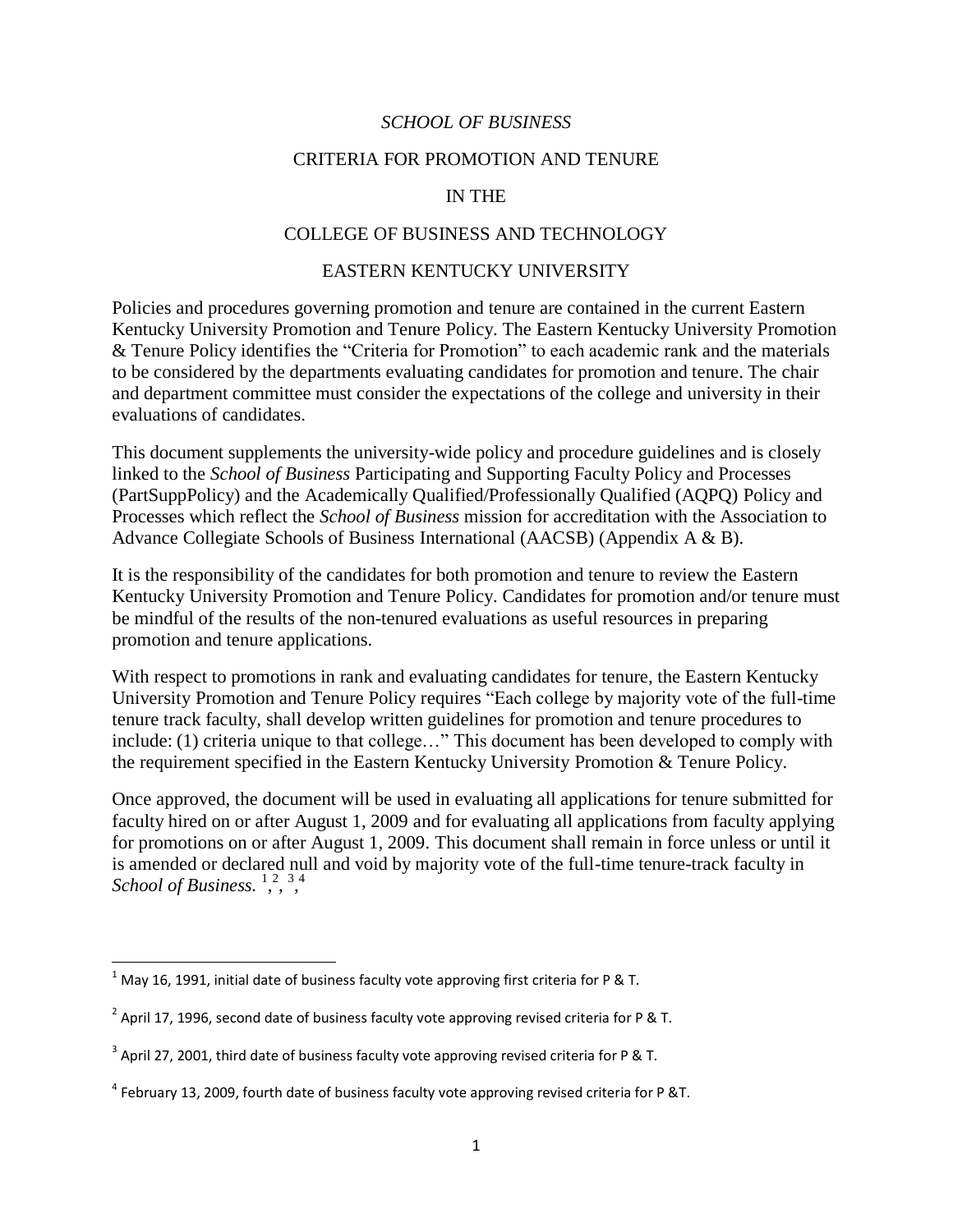majority vote of the full-time tenure-track faculty in the specific department/program, (4) be Consistent with university and college criteria, each department shall identify specific criteria for promotion and tenure within the areas of teaching, scholarship, and service. The departmental/program documents must: (1) include standards at least as demanding as those in the Eastern Kentucky University Promotion and Tenure Policy, (2) align with the School of Business PartSuppPolicy and the AQPQ Policy (Appendices  $A \& B$ ), (3) be approved by a approved by the College Promotion and Tenure Committee, and (5) be approved by the Dean of the College.

 the faculty member during non-tenure reviews will assess the effectiveness of the faculty member in achieving goals, enhancing departmental programs, and understanding university, college, and departmental promotion and tenure criteria. Mindful of a future promotion and/or tenure decision, the department chair in collaboration with

 important dimensions. The merit pay process focuses on the allocation of the merit pay merit increment allocation framework. Tenure and promotion, on the other hand, is not an **Relationship of Promotion & Tenure and Merit Pay.** Although the tenure and promotion process and the merit pay process are faculty evaluation processes, important and fundamental differences exist in their purpose and implementation. While both processes measure an individual faculty member's contribution toward the achievement of the mission of the departments, *School of Business*, and the university, the processes are different in several increment. Thus, meritorious performance is a relative measure applied within the context of the allocation process but instead is a process designed to measure accomplishment in accordance with established criteria at the department, college, and university levels.

 In the tenure and promotion process the cumulative performance of the individual faculty member is the focus, not that of a single annual period. Merit pay is a reward for performance at equate to the level of Category 1 performance contemplated in this document since Category 1 a meritorious level. Meritorious performance on one or more annual reviews may or may not performance has the dimension of consistency over time.

**Collegiality.** Faculty members are expected to work productively with colleagues in activities related to teaching, intellectual contributions, curriculum development, and/or service. This is evidenced by professionalism, timeliness, thoroughness and accuracy of work, respect for diverse views, and a continuous and consistent record of willingly and effectively cooperating with colleagues to discharge one's duties. Collegiality is a professional, not personal, criterion relating to the performance of a faculty member's duties within a department. Collegiality can best be evaluated at the departmental level. Concerns respecting collegiality should be shared with the faculty member as soon as they arise; they should certainly be addressed in the yearly review.

### GENERAL PRINCIPLES AND STATEMENTS

### SECTION I: PROMOTION

- A. General Principles for Decisions on Promotion
	- 1. An applicant's achievements in teaching, intellectual contribution, and service and his/her years of service will be considered in the promotion decision.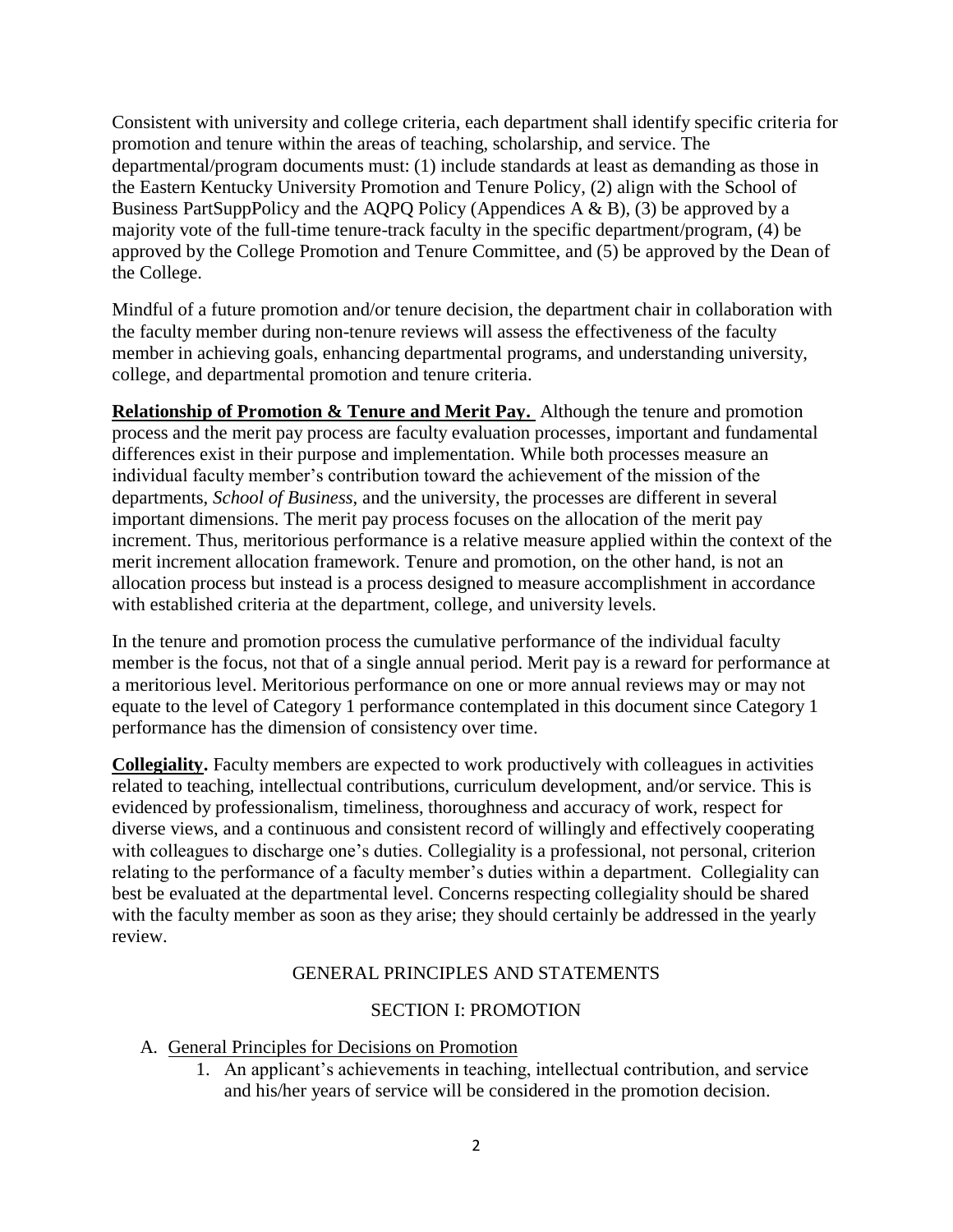- Professor during their probationary periods. However, applicants may advance in 2. Faculty members are not normally advanced to the rank of Associate Professor or rank by meeting the established criteria noted elsewhere in this document.
- 3. No faculty member, regardless of his/her research or service contributions, will be advanced in rank unless he/she is considered by his/her peers to be an effective teacher.
- 4. Faculty members must be classified as Participating Faculty for all years utilized in the promotion process (PartSuppPolicy, Appendix A).
- 5. The evaluation of faculty performance will consider both the quantity and the quality of the applicant's achievements.
- achievements in the areas of teaching, intellectual contribution, and service. 6. Faculty must provide accurate, factual, and documented evidence of their
- 7. Faculty members seeking promotion must be classified as AQ or PQ for all years utilized in the promotion process (AQPQ Policy, Appendix B).
- 8. All faculty members must demonstrate collegiality among peers and help advance regional stewardship.

## B. Teaching: Criteria for Evaluation of Quality Instruction

As noted above, Eastern Kentucky University emphasizes quality instruction regardless of rank. It is rewarded and required for promotion.

Quality instruction requires a faculty member create and deliver effective, up-to-date instruction consistent with curricular objectives. Such instruction may be facilitated by such activities as:

- 1. A continuing program of personal development to maintain disciplinary currency and to improve instructional effectiveness.
- 2. Annual evaluation of instructional effectiveness and student achievement.
- 3. Participation in continued improvement and development of instructional programs.
- 4. Development of improved instructional processes.
- 5. Availability to students by maintaining sufficient office hours and email contact to support instruction, counseling, and advising.
- 6. Encouraging student's use of library resources and computing facilities to the extent required by curricular objectives.
- C. Teaching: Methods for Evaluation

A faculty member's instruction will be evaluated based upon documented evidence offered by the faculty member, his/her department chair, the applicable department,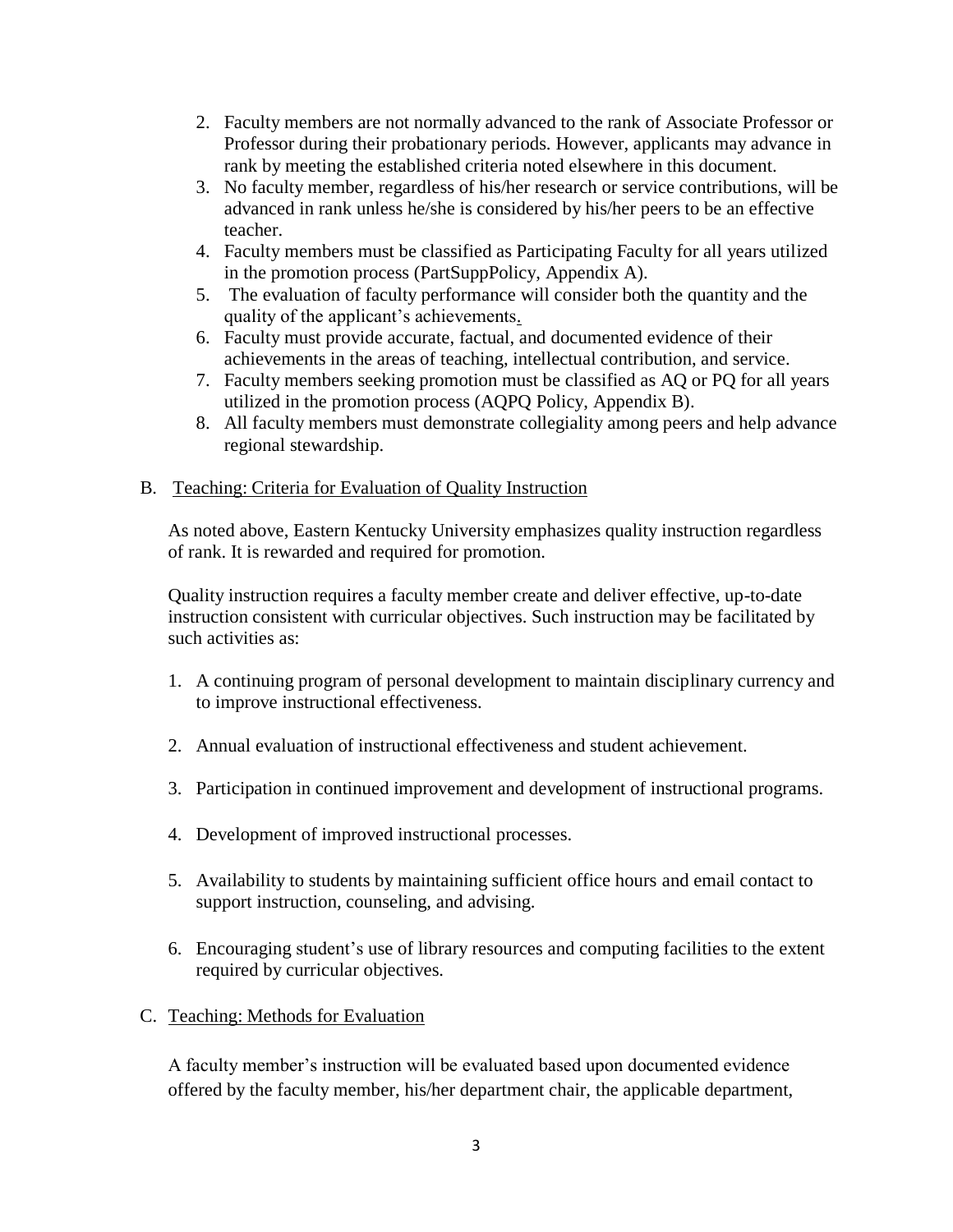includes but is not limited to the following, and the College and/or Department can request any or all of the following if not submitted by the candidate: College and institutional committees, his/her dean, students, alumni, and/or possibly, to a limited extent, the alumni's employer(s). Appropriate evidence of instructional quality

- multimedia materials, and the use of computing software and facilities. 1. Course syllabi, course objectives, reading lists, assignments, tests, examples of student work, the teaching portfolio, the use of outside speakers, the use of relevant
- 2. Written evaluations by the department chair and the Department Promotion and Tenure Committee reflective of their cumulative professional judgment of the faculty member's strengths and weaknesses.
- 3. Student/Alumni opinion of instruction (i.e., departmentally approved instruments of student evaluation of instruction, supplemental written evaluations, student exit interviews, or alumni surveys/letters).
- 4. Awards for teaching excellence.
- 5. A sequence of in-class observations of teaching by administrators or peers. 6. Written evaluations by the Dean.
- 

## D. Teaching: Evaluation

The following classifications are provided for guidance in the evaluation of effective teaching performance.

- 1. Category 1 Achievement. The faculty member's instruction must meet the standards of Category 2. Category 1 achievement will be demonstrated by one or more of the following:
	- imaginative manner. a. The faculty member plans and prepares for class in an effective and highly
	- b. The faculty member has followed a program of personal development resulting in an excellent command of his/her discipline.
	- c. The faculty member participates in a particularly effective way in instructional or curricular development.
	- d. The faculty member is widely regarded by students and peers as a stimulating, rigorous, fair, and effective teacher.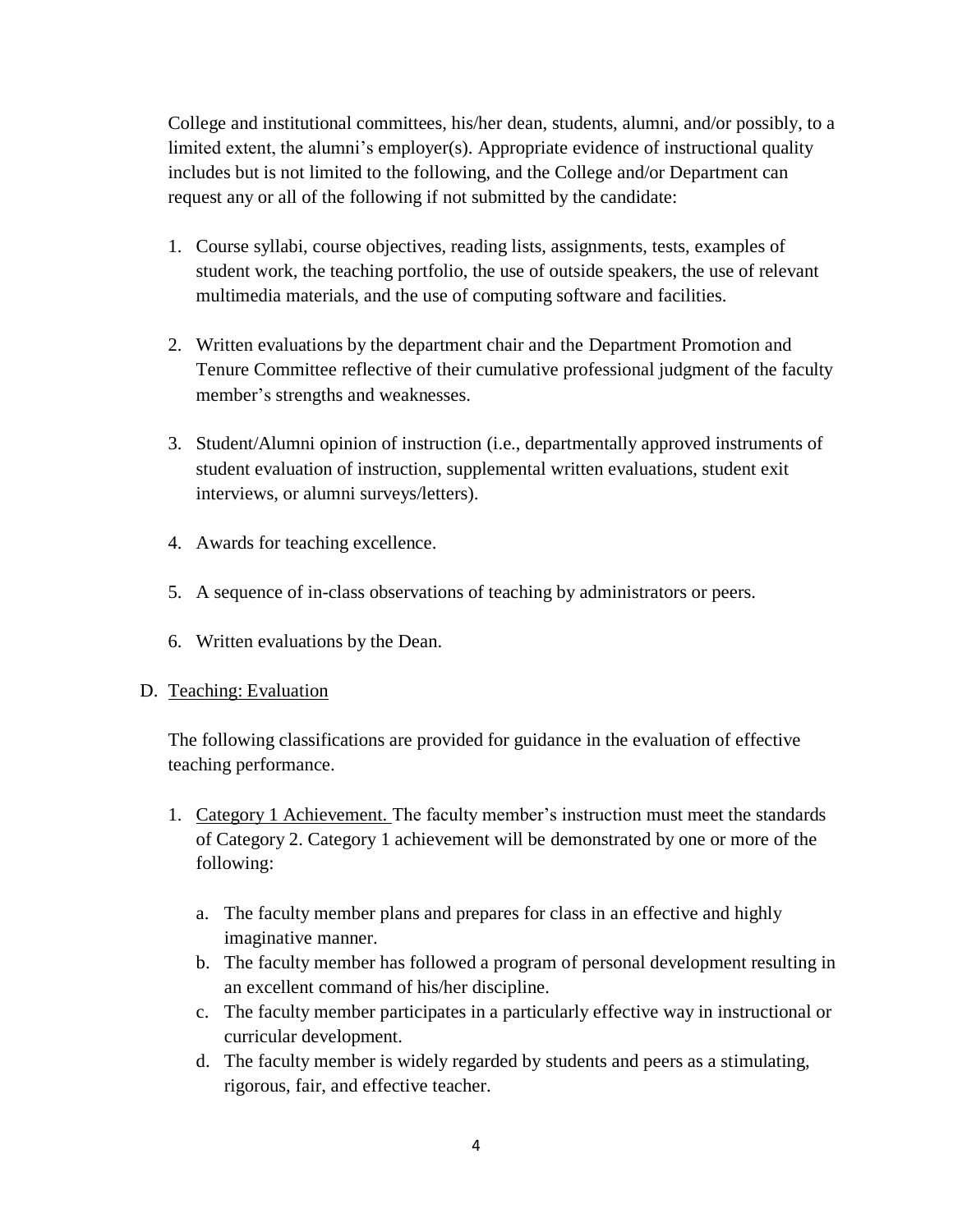- e. The faculty member exerts great time and energy to stimulate student learning or student professional growth and development.
- f. The faculty member's students are consistently well prepared for upper division or sequenced courses.
- g. The faculty member's students have a high success rate in such areas as passing professional certification exams, gaining employment, or gaining admission to graduate school.
- h. The faculty member takes a leadership role by introducing innovative teaching methods/ideas.
- i. The faculty member takes a leadership role by assisting junior faculty and peers in the development of effective teaching skills.
- 2. Category 2 Achievement. The faculty member creates and delivers effective, up-todate instruction consistent with curricular objectives. The candidate will be evaluated on all the following criteria:
	- a. Category 2 achievement shall be demonstrated by the class presentations and activities.
	- b. The faculty member consistently meets his/her classes and honors office hour commitments.
	- c. The faculty member is considered current in his/her discipline.
	- d. The faculty makes a meaningful contribution to instructional or curricular development.
	- e. The faculty member makes a meaningful contribution to planning and coordinating multiple section courses.
	- f. The faculty member's students are prepared for upper division or sequenced courses.
	- g. The faculty member's students perform adequately on standardized tests or professional certification exams.
	- h. The faculty member's students are prepared for employment or graduate school upon completion of the degree.

## E. Intellectual Contribution: Criteria for Evaluation

 are stimulating forces in the classroom and contribute to the advancement of their discipline; as well, they bring honor and recognition to themselves, their departments and Intellectual contribution is one indication a faculty member is growing academically. Though not always so, many faculty members who are engaged in such scholarly pursuits their institution.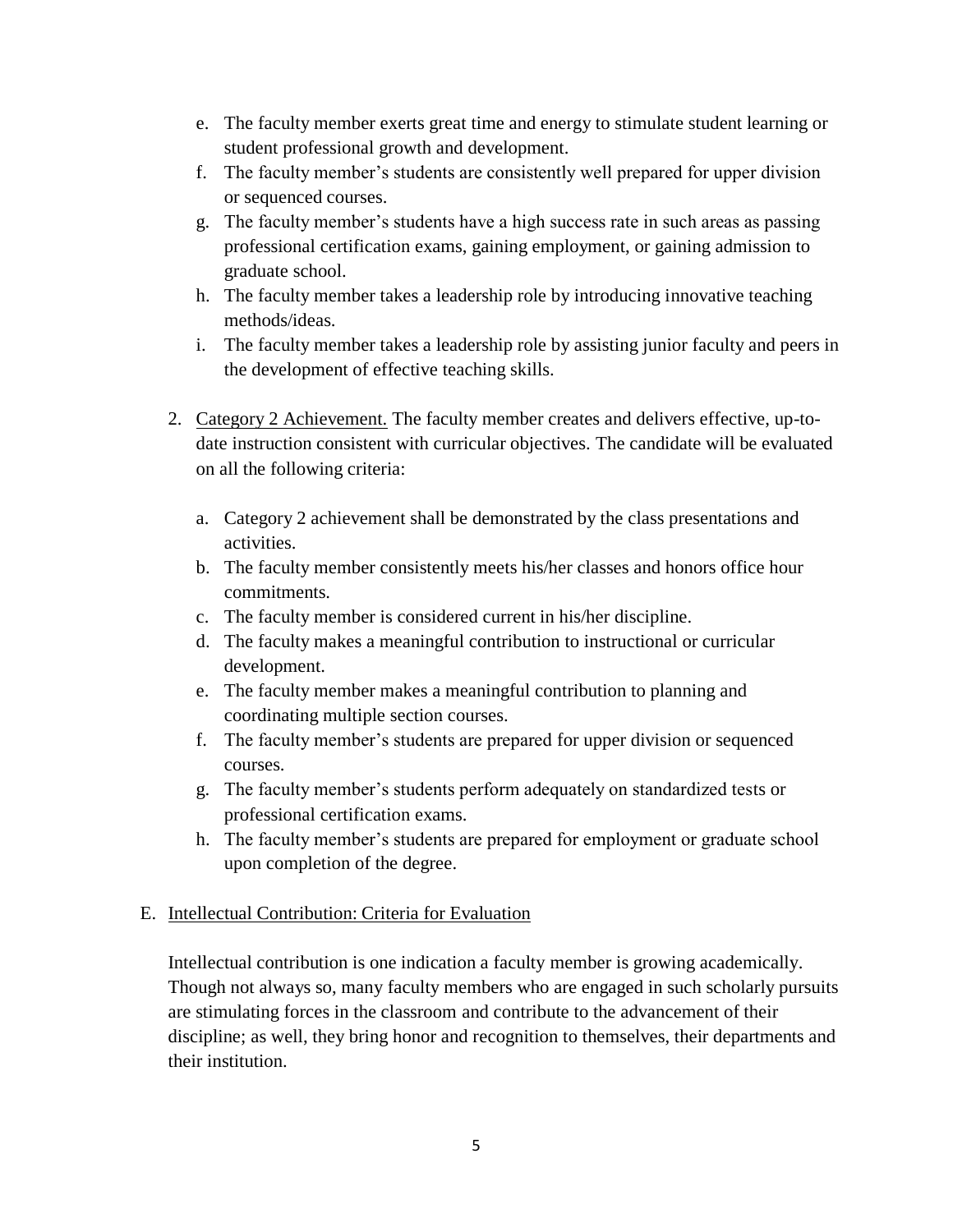Processes (Appendix B). Within this framework, the faculty are expected to engage in The overall pattern of intellectual contribution activities by the faculty shall support the *School of Business* Academically Qualified and Professionally Qualified Policy and research activities in support of (1) global, national, and regional issues; (2) the specific requirements of our academic degree programs; and (3) the individual's own particular areas of disciplinary training and interests.

A continuous history, or pattern, of intellectual contribution is important in determining a faculty member's contributions. A necessary condition for promotion to Associate Professor or Professor is that a portion of the faculty member's research has been published (or accepted for publication) in peer-reviewed journals. A faculty member's intellectual contribution will be evaluated from documented evidence offered by the individual. It is the responsibility of the candidate to document his/her contributions to jointly authored intellectual contributions.

Intellectual contribution activities are categorized under three headings: Instructional Development, Applied Scholarship, and Basic Scholarship.

Instructional Development: The enhancement of the educational value of instructional efforts of the institution or discipline.

Applied Scholarship: The application, transfer, and interpretation of knowledge to improve management practice and teaching.

Basic Scholarship: The creation of new knowledge.

 The relative weight given to the various types of intellectual contribution may vary by the disciplinary area/academic unit in which the faculty member is appointed. The critical for the faculty member's work to appear in a forum where it is subjected to external their department chair, and should be provided with, an explanation of the relative factor in decisions about weight given or value attributed to intellectual contribution is review. Faculty members in a specific discipline area or academic unit can request from importance of the various types of research and publication activity.

 Intellectual contributions must be continuous, consistent, and meet the specified AQPQ Policy of School of Business (Appendix B). The burden of proof or relevance shall, however, remain with the faculty member documenting the intellectual contributions.

### F. Intellectual Contribution: Evaluation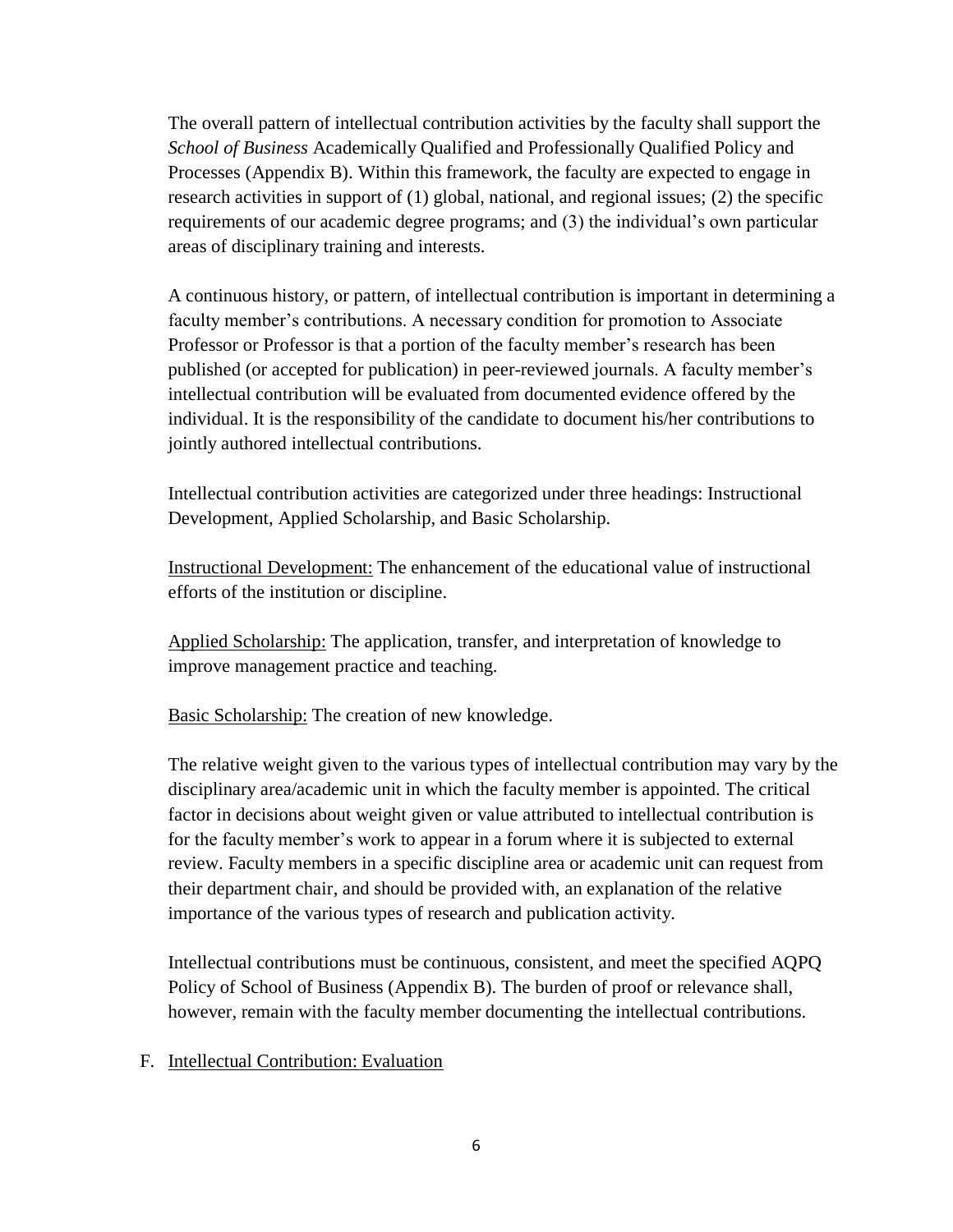The following are provided for guidance in the evaluation of intellectual contribution.

1. Category 1 Achievement. The faculty member must demonstrate interest and growth and/or instructional development. The faculty member must demonstrate a consistent in his/her discipline by engaging in intellectual contribution leading to a strong record of publications, supplemented by, but not replaced with, a record of presentations and sustained record of intellectual contributions and be AQPQ each year included in the promotion review.

Category 1 achievements shall be illustrated by having at least five peer-reviewed intellectual contributions (AQPQ Policy, Appendix B) related to their subject area within the most recent five-year span. These intellectual contributions can be basic, applied, or instructional. They must, however, be related to the faculty's subject either directly or in an interdisciplinary context. Three or more of the five contributions must consist of peer-reviewed journal articles, text contributions, scholarly book contributions, or case analyses published in peer reviewed journals or texts. All of these qualifying contributions must be available for public scrutiny by academic peers and practitioners.

 instructional development. The faculty member must demonstrate a consistent and 2. Category 2 Achievement. The faculty member demonstrates interest and growth in his/her discipline by engaging in intellectual contribution leading to a record of publications, supplemented by, but not replaced with, a record of presentations and/or sustained record of intellectual contributions and be AQPQ each year included in the promotion review.

 applied, or instructional. They must, however, be related to the faculty's subject area Category 2 achievements may be illustrated by having at least five peer-reviewed intellectual contributions (AQPQ Policy, Appendix B) related to their subject area within the most recent five-year span. These intellectual contributions can be basic, either directly or in an interdisciplinary context. At least two of the five contributions must consist of peer-reviewed journal articles, text contributions, scholarly book contributions, or case analyses published in peer reviewed journals or texts. All of these qualifying contributions must be generally available for public scrutiny by academic peers and practitioners.

## G. Service: Criteria for Evaluation of Services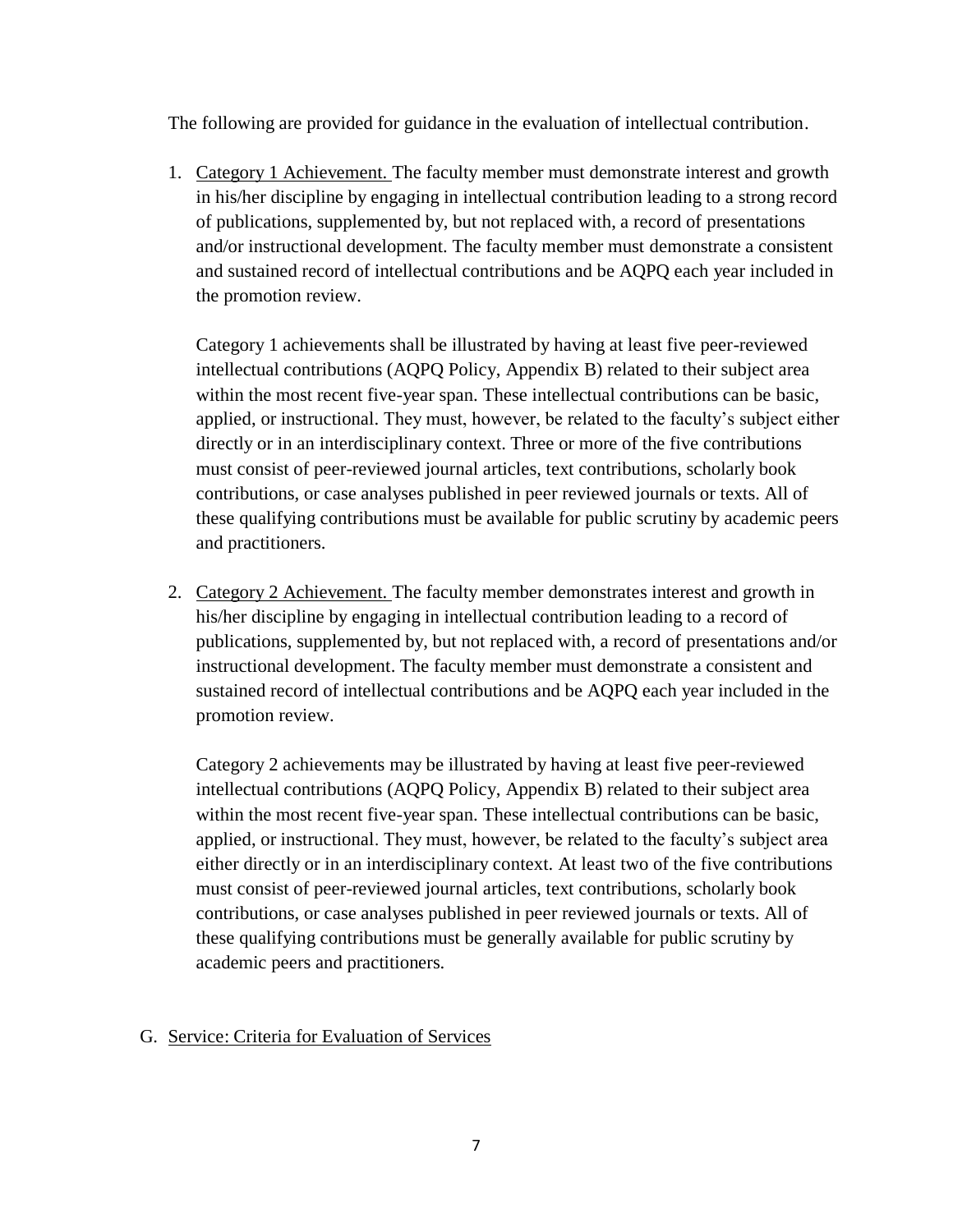Supporting Faculty Policy as well as the AQPQ Policy. The following list of service may be considered: Service to the college, university, community, and the profession will be considered when a faculty member's application for promotion or tenure is considered. Service activities will be documented by the applicant and should follow the Participating and activities is not intended to be all-inclusive, but is only representative of activities that

- and/or university committees • Participation and/or leadership on departmental, School of Business, college,
- Support of student organizations
- Service on institutional programs and groups such as the faculty senate
- Development of and participation in continuing education programs
- Participation in regional stewardship activities
- Professionally-related presentations to civic and community organizations
- Active participation in civic and community organizations that utilizes the individual's expertise
- Consulting services
- Hold office in professional organizations
- Serve as editor or reviewer for professional journals or proceedings
- Participation in professional meetings and seminars as presenter, chair, discussant, or other significant role
- Serve on program committee of a professional meeting or seminar
- Earn professional designations, honors, and awards
- Write grant proposals to benefit the college or university community
- Academic advising
- Student recruiting activities
- Other professional experiences or activities relevant to the faculty member's teaching assignment that help maintain currency and relevancy (AQPQ Policy, Appendix B).

## H. Service: Evaluation

The following classifications are provided for guidance in the evaluation of professional service activities.

 distinguished service to the university, community, or profession. The faculty Participating Faculty member for all years utilized in the promotion process. 1. Category 1 Achievement. This faculty member is respected for his/her effective and member must demonstrate a consistent and sustained record of service as a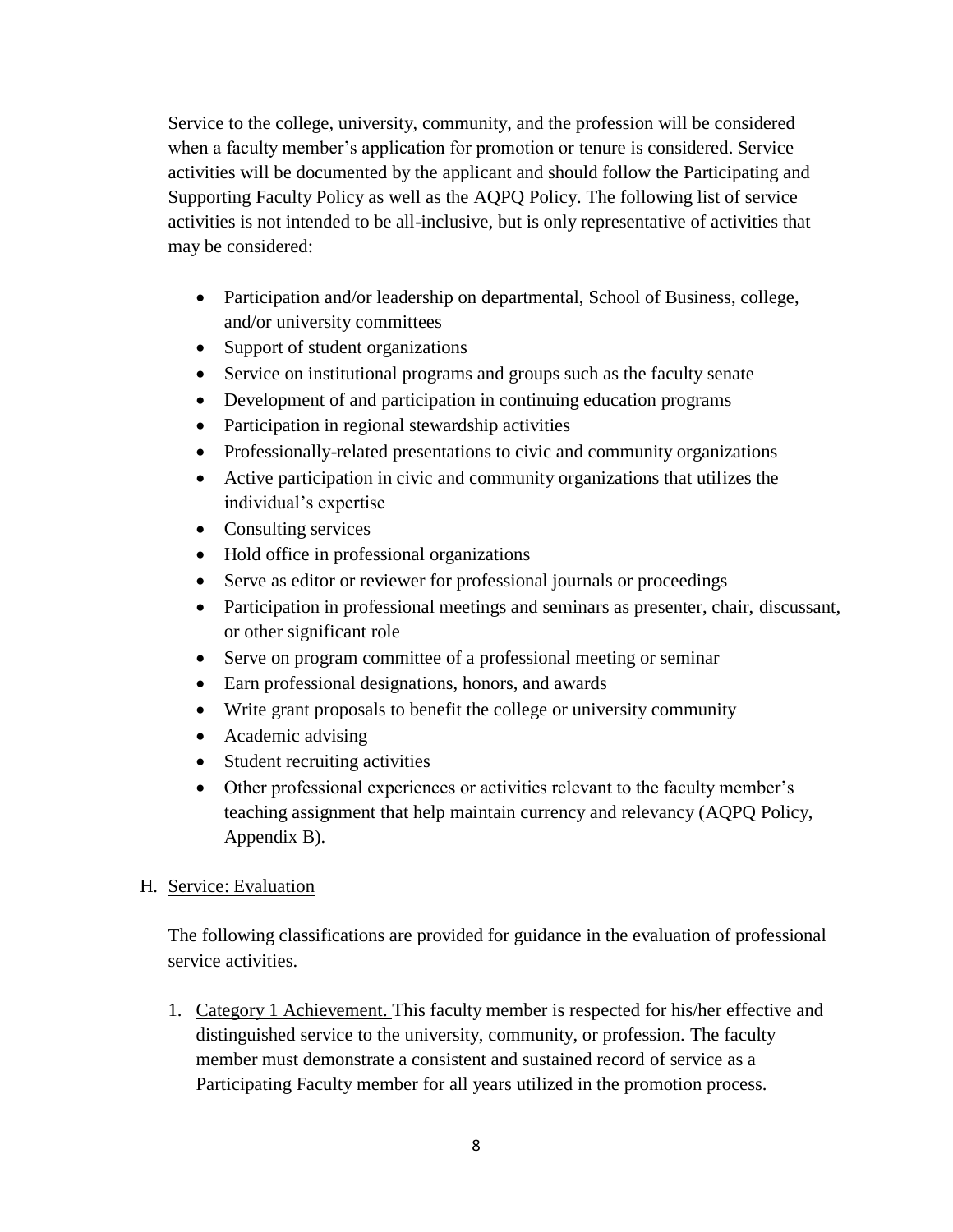Category 1 achievements may be illustrated by one or more of the following (but is not limited to):

- a. The faculty member exhibits extensive, effective service to the department, School of Business, college, and the university.
- b. The faculty member exhibits extensive, effective service to the community.
- c. The faculty member exhibits extensive, effective service to his/her profession.
- 2. Category 2 Achievement. The faculty member provides effective service to the college, university, community, or profession. The faculty member must demonstrate a consistent and sustained record of service as a Participating Faculty member for all years utilized in the promotion process.

 limited to): Category 2 Achievements may be illustrated by one or more of the following (but is not

- Business, college, and university. a. The faculty member effectively serves the department, School of
- b. The faculty member effectively serves the community.
- c. The faculty member effectively serves his/her profession.
- I. Promotion: Criteria for Specific Academic Ranks
	- 1. Instructor to Assistant Professor: Faculty appointed as Instructors are normally not moves from graduate student to doctoral-holding status while at Eastern, it may serve Instructor rank are not eligible for tenure. doctorally qualified and are often employed pending completion of doctoral programs at other institutions, or employed pursuant to the *School of Business* and department's short-range teaching personnel needs. When a person appointed at the Instructor level the institution's best interest to promote him/her to Assistant Professor. Faculty at the

To qualify for such a promotion, all of the following are required:

- a. An appropriate doctoral degree
- b. Category 2 achievement in teaching
- c. Category 2 achievement in service
- 2. Assistant Professor to Associate Professor:

The promotion to Associate Professor is based upon one of the following: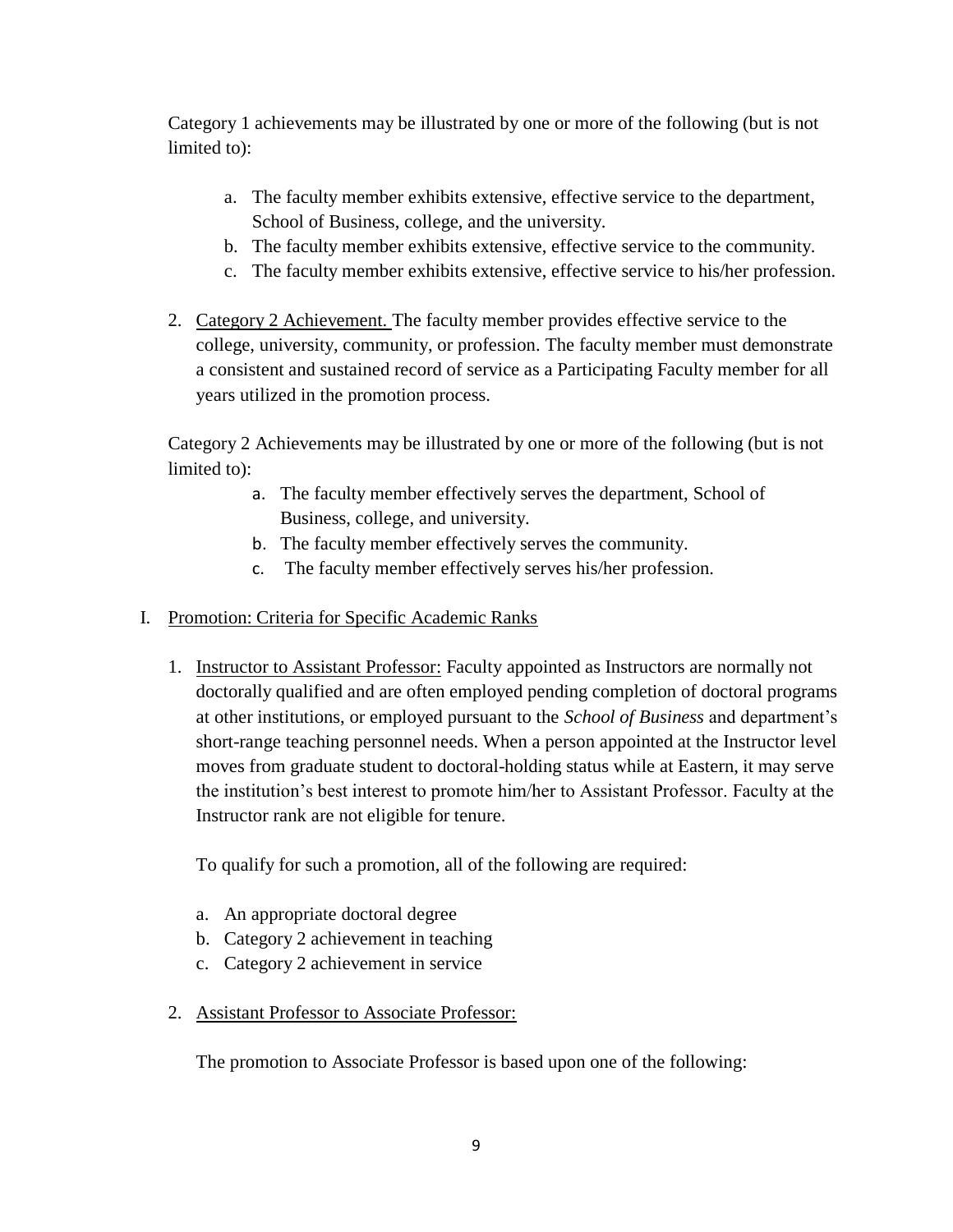- a. Category 1 achievement in teaching Category 2 achievement in intellectual contribution Category 2 achievement in service **or:**
- b. Category 1 achievement in intellectual contribution Category 2 achievement in teaching Category 2 achievement in service

### 3. Associate Professor to Professor:

Candidates for advancement to the rank of professor will be subjected to the following criteria:

- areas (teaching, intellectual contribution, and service) where performance is to be a. Leadership dimension. The professorship is reserved for those persons who have attained the stature of leaders in the academic/professional community and whose presence on the faculty adds to the prestige of the College of Business and Technology and Eastern Kentucky University. Candidates for this rank will demonstrate this leadership by Category 1 achievement in at least two of the three judged and at least Category 2 achievement in the remaining area.
- b. Consistency of performance dimension. Emphasis is given to the quality and quantity of the candidate's accomplishments, as well as the consistency of his/her performance over time, and to the likelihood that recent patterns of performance/achievement will continue on into the future.

### SECTION II: TENURE

### A. General Principles for Recommending Tenure

A. General Principles for Recommending Tenure<br>The successful candidate for tenure must develop and execute effective programs in or profession. These general principles for tenure are closely linked to the School of Business Participating and Supporting Policy and the AQPQ Policy (Appendix A, B). teaching and intellectual contribution and must serve the college, university, community, This includes the demonstration of collegiality among peers and the advancement of regional stewardship.

Evidence of effective teaching must be available. To assist the probationary faculty member in focusing on the critical issues in the teaching process, a written statement of the candidate's goals and objectives to achieve effectiveness in the broad-based area of teaching shall be agreed upon based on the results of the annual performance review process-beginning with the first year of service and updated thereafter as appropriate and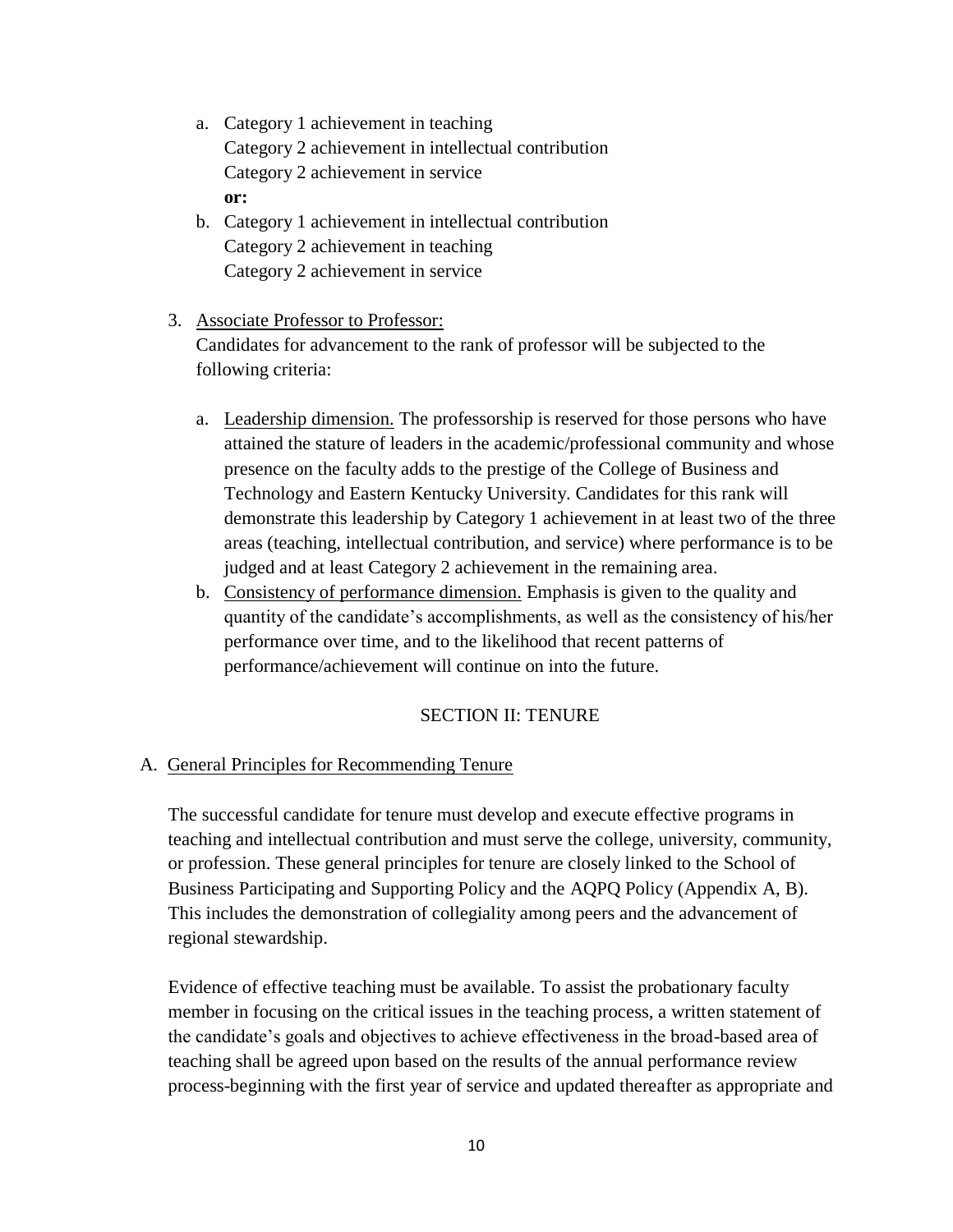(perhaps in concert with appropriate departmental and *School of Business* committees consistent with the teaching goals and objectives of the department. The department chair where they are used and after consultation with the candidate) will develop a method of assessment to determine the effectiveness of the candidate in achieving these goals and objectives.

Early in the probationary period, the faculty member should be engaged in ongoing intellectual contribution. Eventually, some of these activities must be reviewed by professional peers external to the University during the probationary period.

Participation in service activities will be evolutionary during the probationary period, but evidence of interest and contributions in this area must be available.

 the candidate. *School of Business* expects each probationary faculty member to satisfy the The following guidelines are intended to identify professional expectations for the candidate and to serve as a basis for making an informed judgment in the evaluation of substance of the guidelines as well as the AACSB Standards.

- 1. The awarding of tenure is a positive decision by Eastern Kentucky University. It is based on both an evaluation of the faculty member's performance and the degree to which the faculty member's abilities are consistent with the mission and objectives of the university, *School of Business,* the academic department, and the AACSB Standards. The criteria used to evaluate faculty member's application for tenure are similar to those used in evaluating an individual for promotion in rank.
- 2. A tenure decision concerns an applicant's suitability for continuing appointment. The university's future plans will play a role in granting or withholding tenure. Declining enrollments, potential program eliminations or other conditions could preclude granting tenure to an additional person in a given discipline or department.
- 3. "Early" Tenure
	- this option in writing at the time of his/her initial employment. a. "Early" consideration for tenure is possible if an individual has been extended
	- b. Once given that contractual opportunity it is implicit that the faculty member may or may not exercise the option. That is, the faculty member may apply for tenure during Year 4, Year 5, or Year 6; but he/she may not apply in each of those years. Application for tenure is an option that may be exercised only once. If a person with the right to apply for early tenure and does so and if that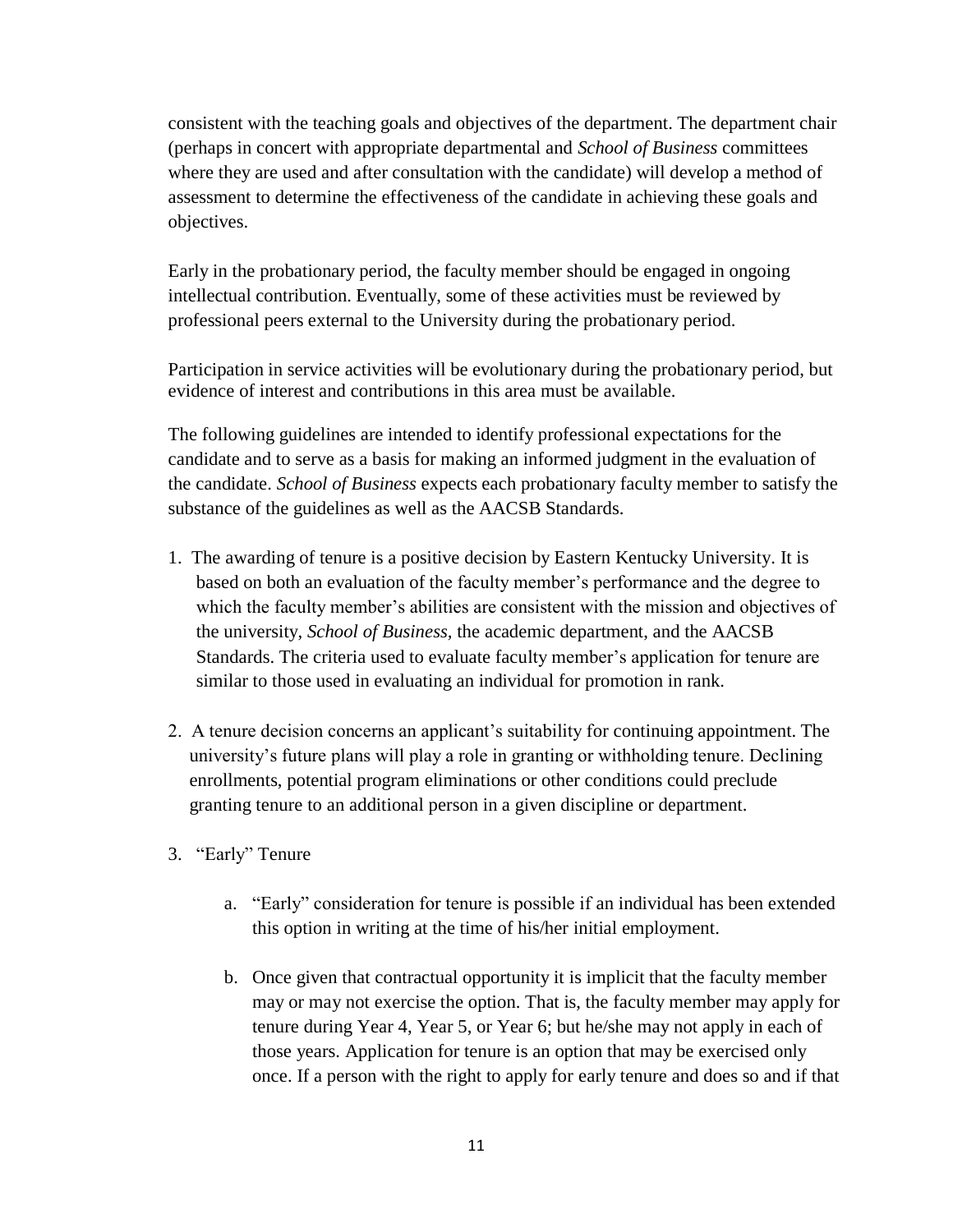application is denied, the consequence is a terminal contract for the following academic year.

- c. Individuals given the option to apply for early tenure are encouraged to informally discuss their early tenure option with their department chair and colleagues prior to submitting an application for formal consideration.
- 4. All tenure-track faculty members must be classified as "Participating Faculty" for all years in the tenure-track process, with the exception of the first year (PartSuppPolicy, Appendix A).
- the tenure-track process (AQPQ Policy, Appendix B). 5. All tenure-track faculty members must be classified as AQPQ faculty for all years in

### B. Tenure: Criteria for Specific Ranks

## 1. Tenure in the Rank of Assistant Professor

 A, Subsections I (2) or I (3) in this document. A critical personnel need within an case, tenure in the rank of Assistant Professor requires Category 1 achievement in Tenure is normally granted only to individuals having achievements sufficient for promotion to the rank of Associate Professor or Professor as outlined in Section academic department of *School of Business,* however, may compel *School of Business* to consider granting tenure in the rank of Assistant Professor. In this at least one area (teaching, intellectual contribution, or service) and Category 2 achievement in the remaining areas. Collegiality, as defined earlier in this document, is also an important factor for the granting of tenure and will be taken into consideration.

### 2. Tenure in the Rank of Associate Professor

Tenure in the rank of Associate Professor requires the following:

- a. Category 1 achievement in teaching Category 2 achievement in intellectual contribution Category 2 achievement in service **or:**  b. Category 1 achievement in intellectual contribution
	- Category 2 achievement in teaching Category 2 achievement in service
		- **And:**